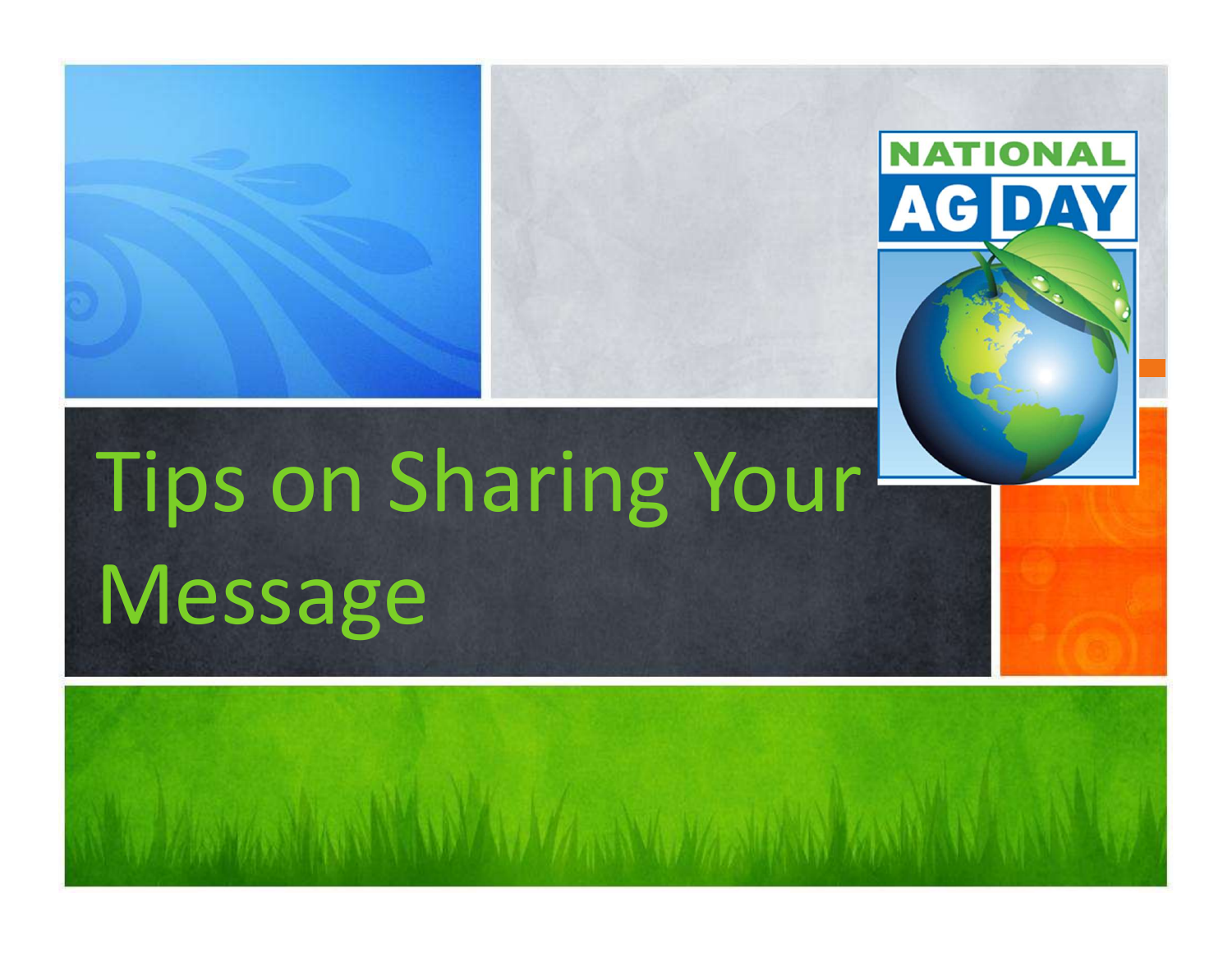- As part of your National Ag Day experience, the National Association of Farm Broadcasting will share your information with a local broadcasting team.
- You may be called prior to National Ag Day or after.
- The following slides are to assist you in preparation for sharing your experiences.

**AGD**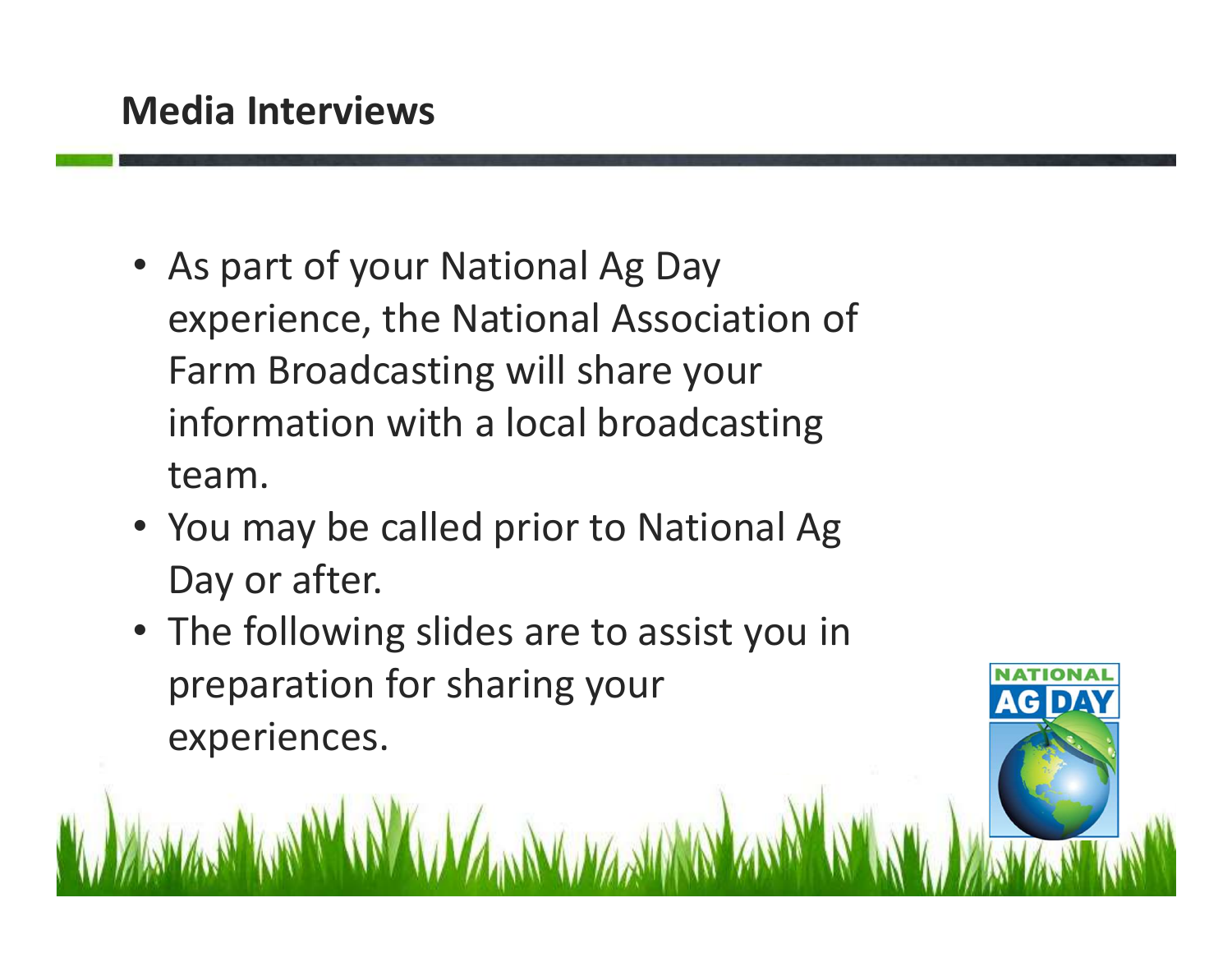## Media Interviews

- Be prepared, ask the following questions
	- Name of media outlet
	- Deadline
	- Format (live, taped, in person, via phone, etc.)
	- Focus/angle of story, type of information seeking
	- Other companies/people the reporter has/will interview
	- When and where it will be published
- Agree to a time that works for your schedule, offer to do interview within reasonable amount of time for media outlet

AG D

- Research media outlet
- Prepare and practice for interview
- Call reporter back as promised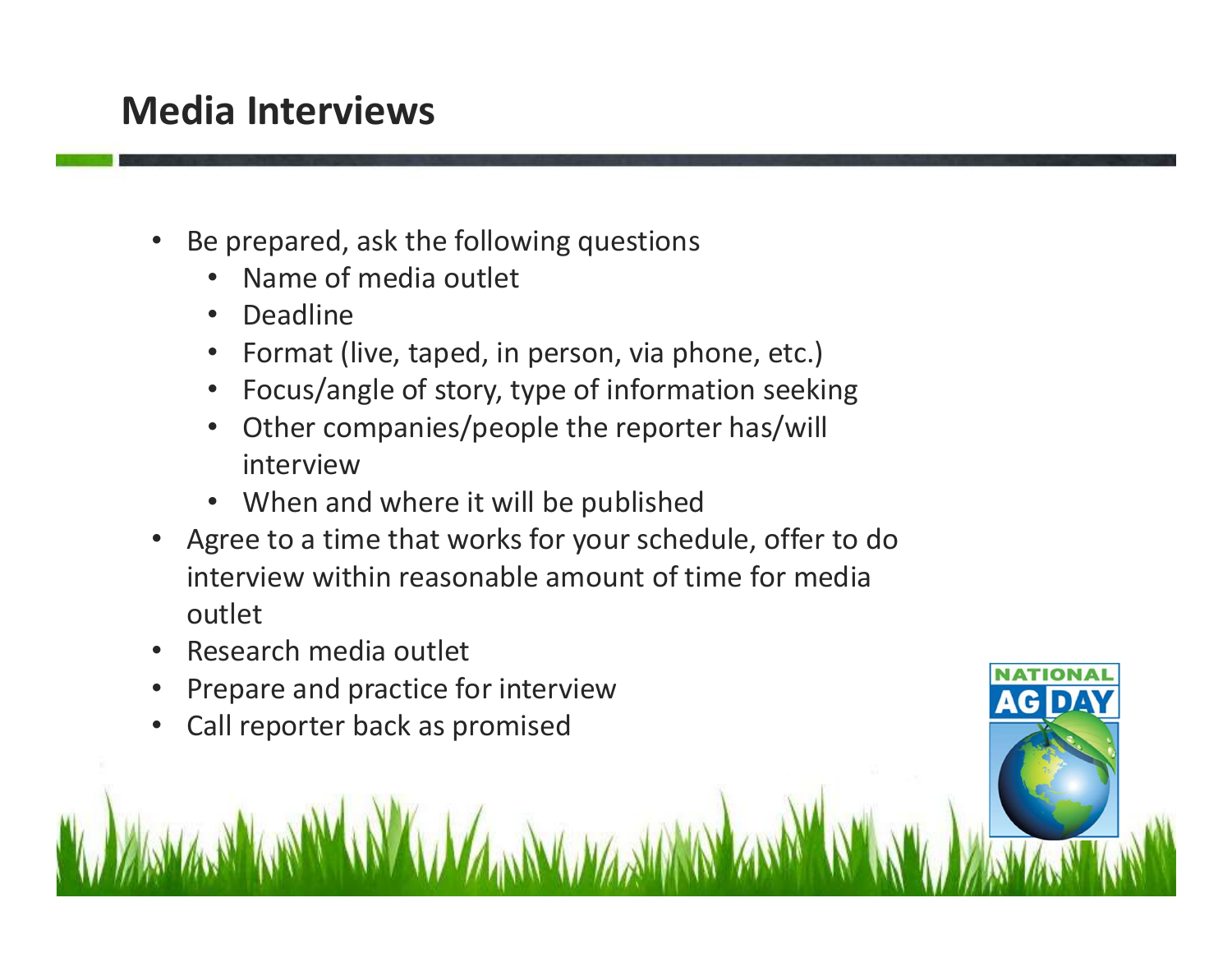Traditional rules

- •Never lie or mislead
- •Never go off the record
- •Build relationships, not friendships
- •Always respond to media inquiries, even to decline
- •If you agree to interview, do it

## Social media rules

- Understand the landscape & opportunities
- Be professional yet authentic
- Don't overreact or fan the flames
- Decide which opportunities make sense for you
- Remember it can extend life, reach of a story

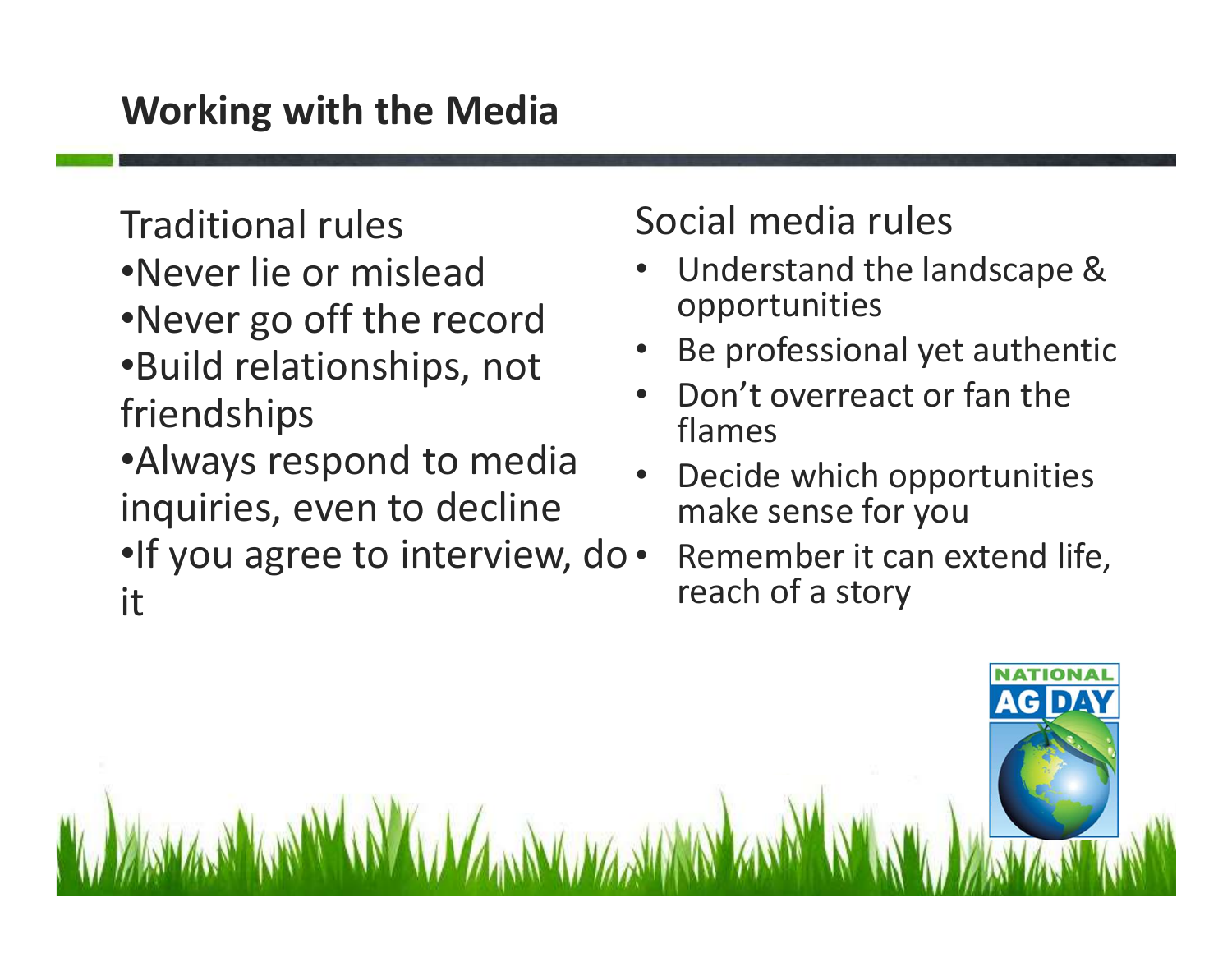## Successful Interviewing Expectations

- Be prepared
- Be an educator (for reporter, audience)
- Be focused, in control
	- If you aren't, the reporter will be
- Be ready to deliver messages effectively
- Be newsworthy
- Be quotable to make your point, message